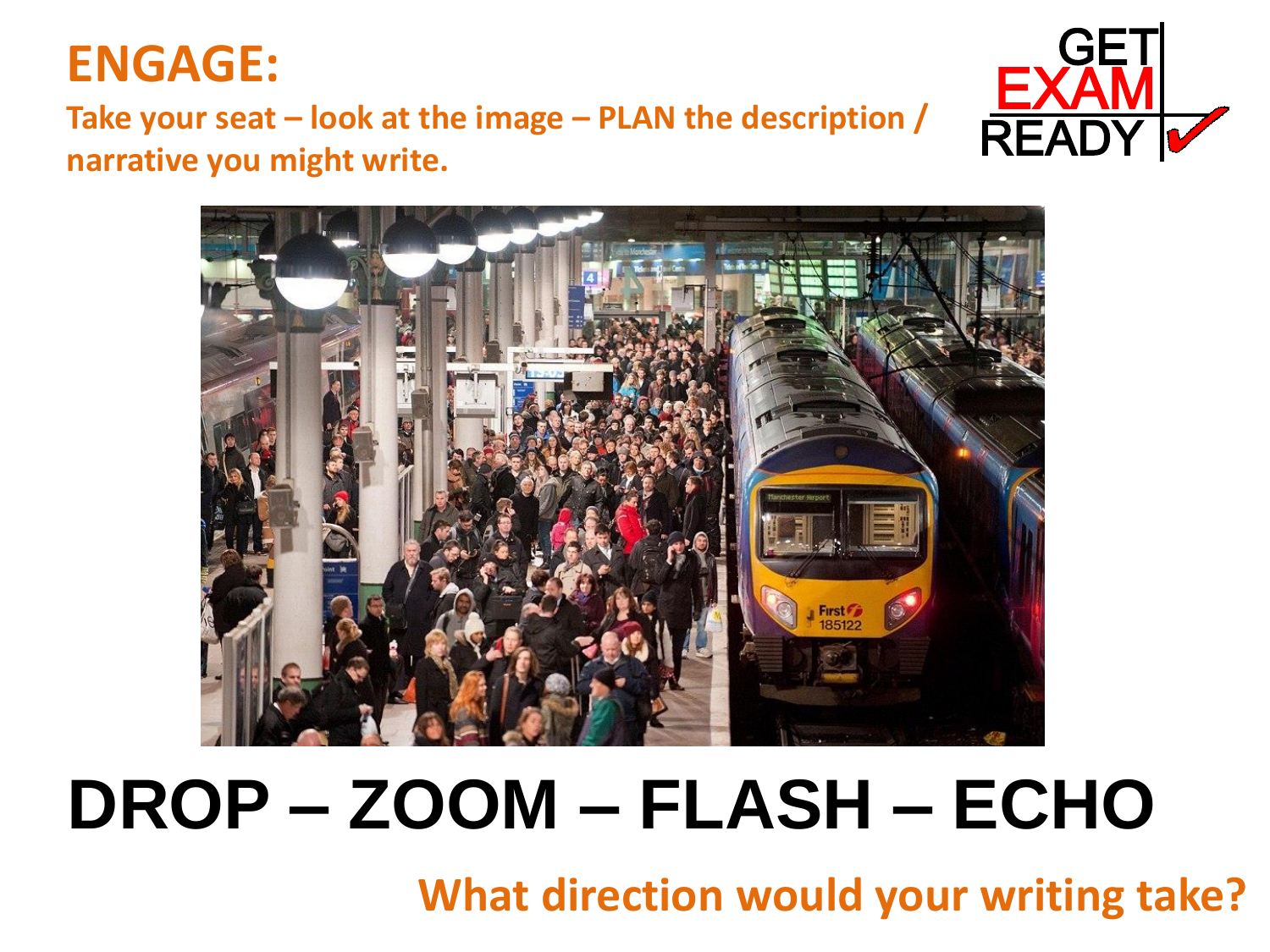#### **GCSE – Paper 1 - Language**

### **Learning Objectives:**

**Explain, comment on and analyse how writers use language to achieve effects and influence readers. (AO2)**



#### **Lesson Objectives:**

- 1. Explore techniques of responding to Paper 1: Question 2.
- 2. Identify exam board tips.
- 3. Practice responding. **'NO HANDS UP'**



# **C.T.S. English Department**

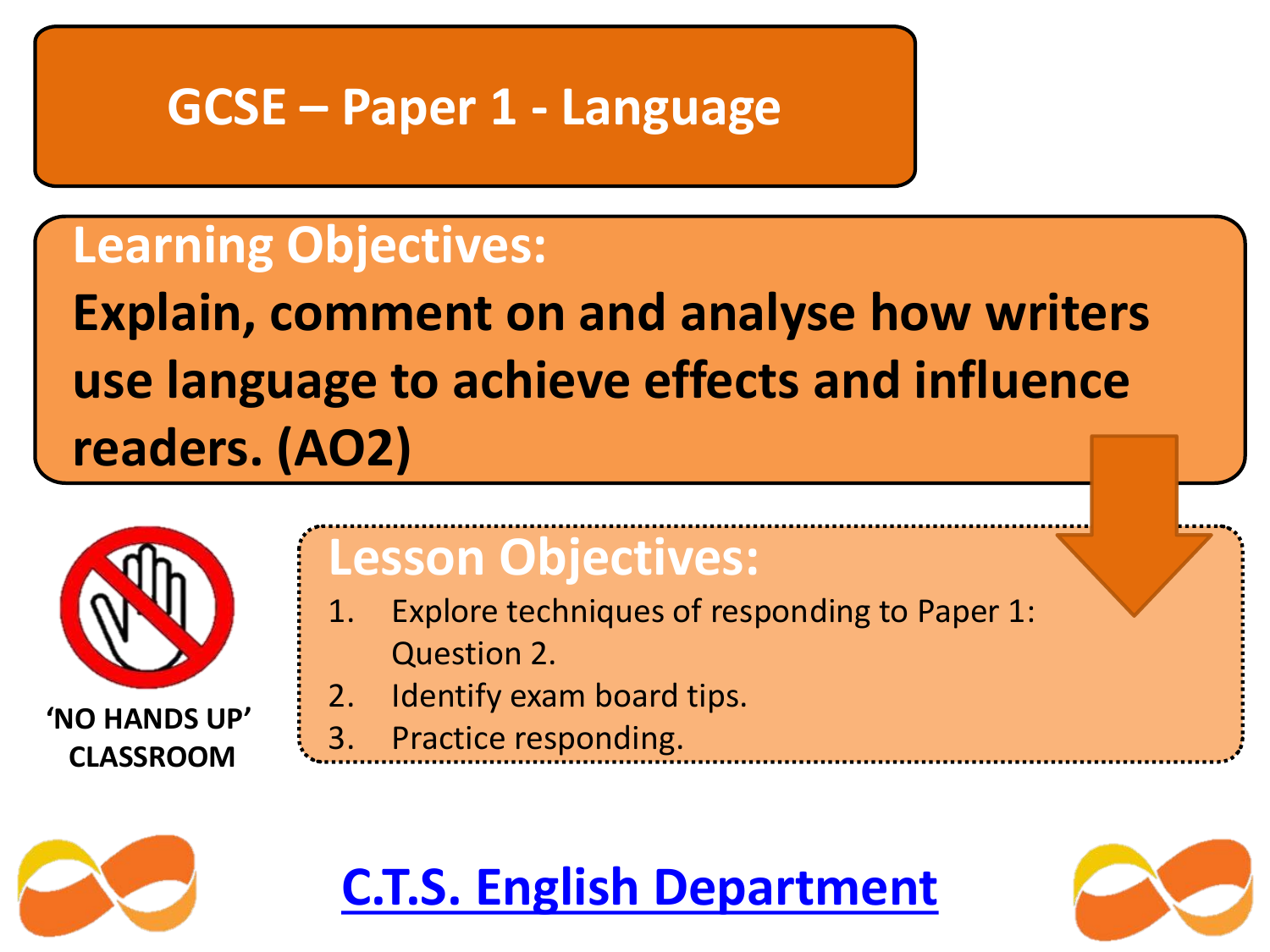

**What do the following words mean?**

**Motivation –** reason or reasons for acting or behaving in a particular way.

# **Deliberate –**

done consciously and intentionally..



**C.T.S. English Department**

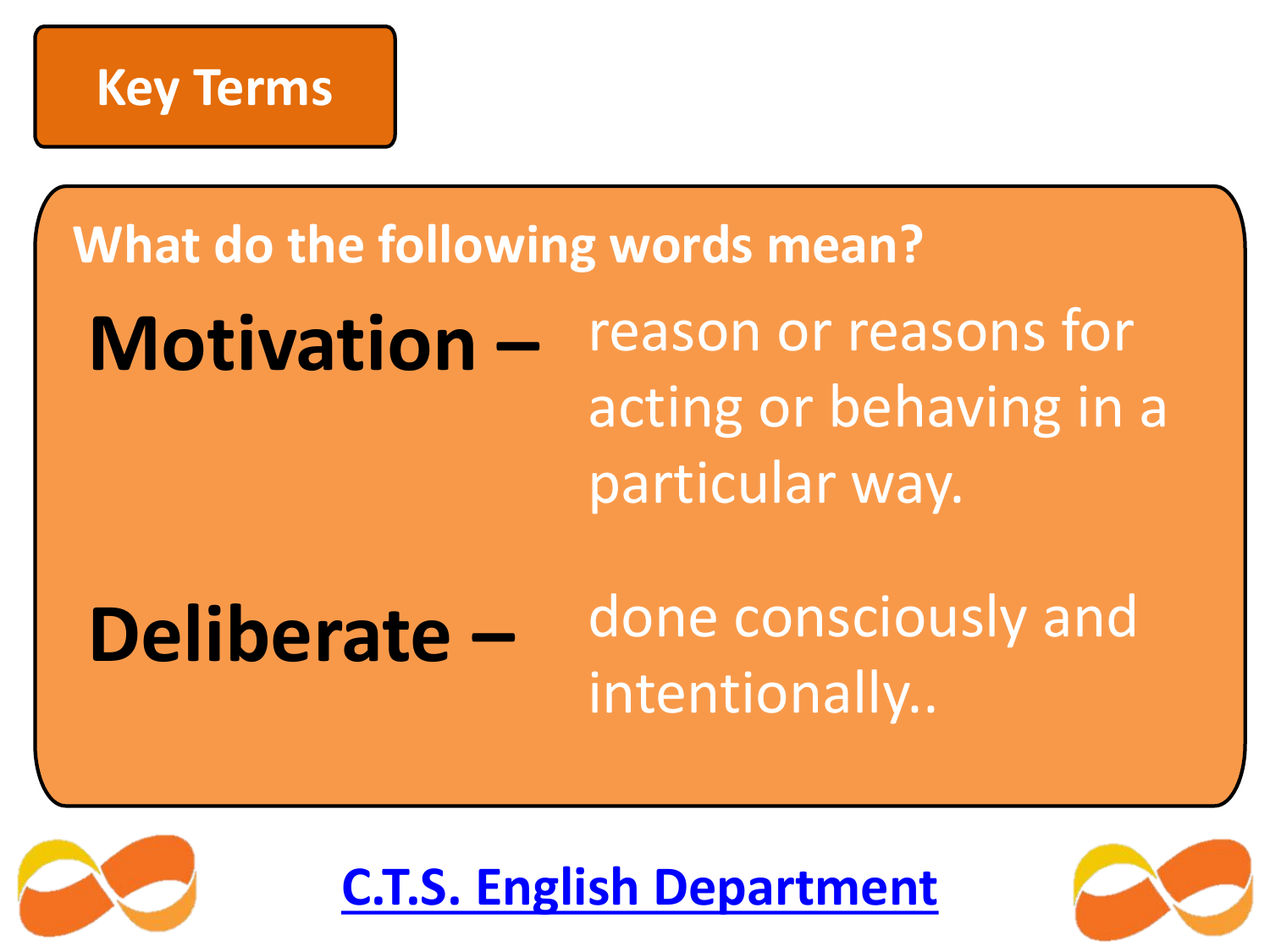# *Today we are looking at:* **Paper 1 – Question 2**

**What does a** *typical* **question 2 look like?**

Q2) How does the writer use language here to describe…

You could include the writer's choice of:

- words and phrases
- language features and techniques
- sentence forms

It **IS** could… not should. Naming parts / techniques **not** essential to score points.

**[8 Marks]**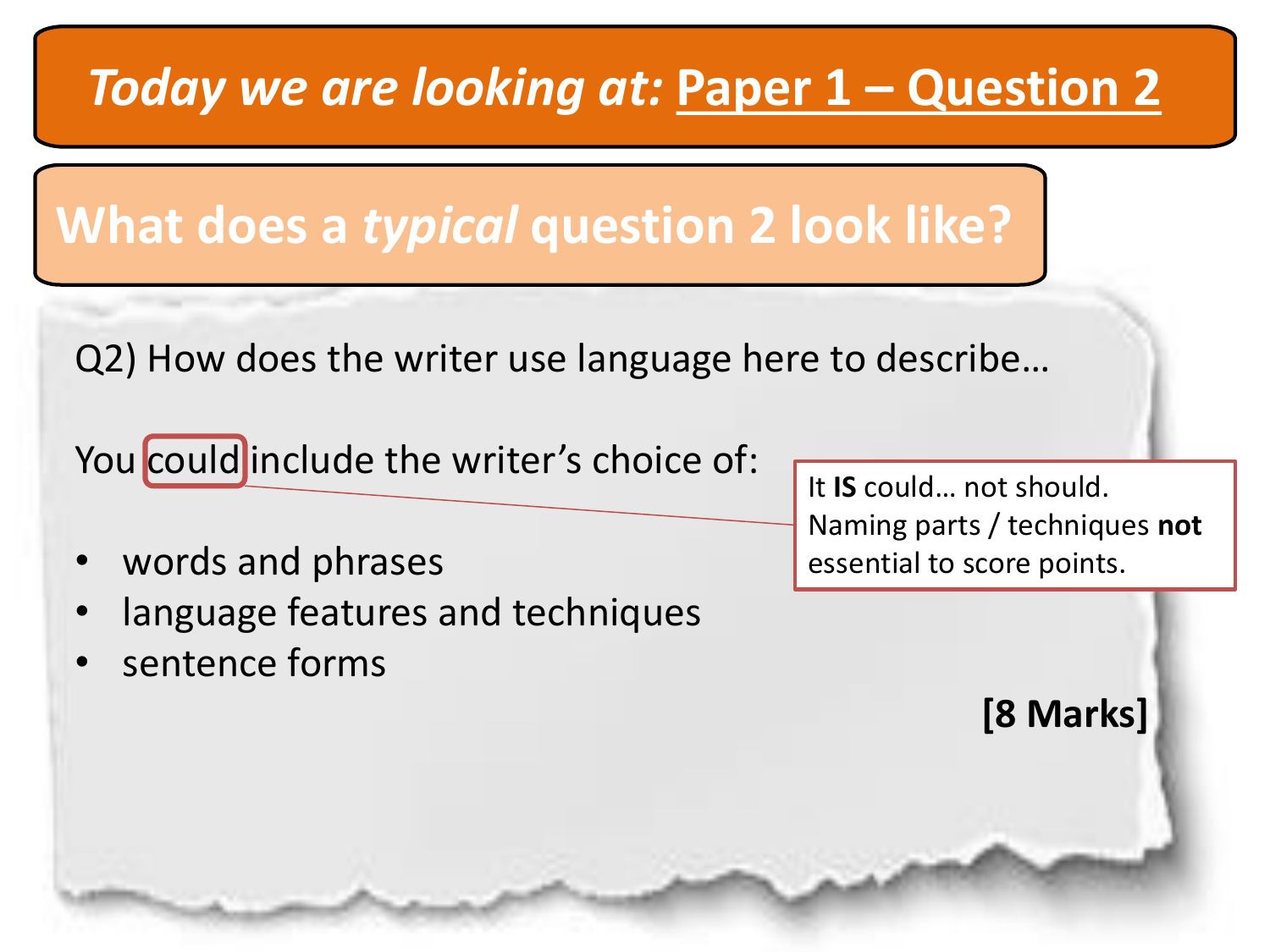# *Today we are looking at:* **Paper 1 – Question 2**

### **Success Criteria – Top Band**

Level 4

Detailed, perceptive analysis

7-8 marks

Shows detailed and perceptive understanding of language:

- Analyses the effects of the writer's choices of language
- Selects a judicious range of textual detail
- **Makes sophisticated** and accurate use of subject terminology

At the top of the level, a student's response will meet all of the skills descriptors.

**FOCUS** on the 'effect of language'. What does the choice achieve?

Marks can still be gained **without** (upto Level 3).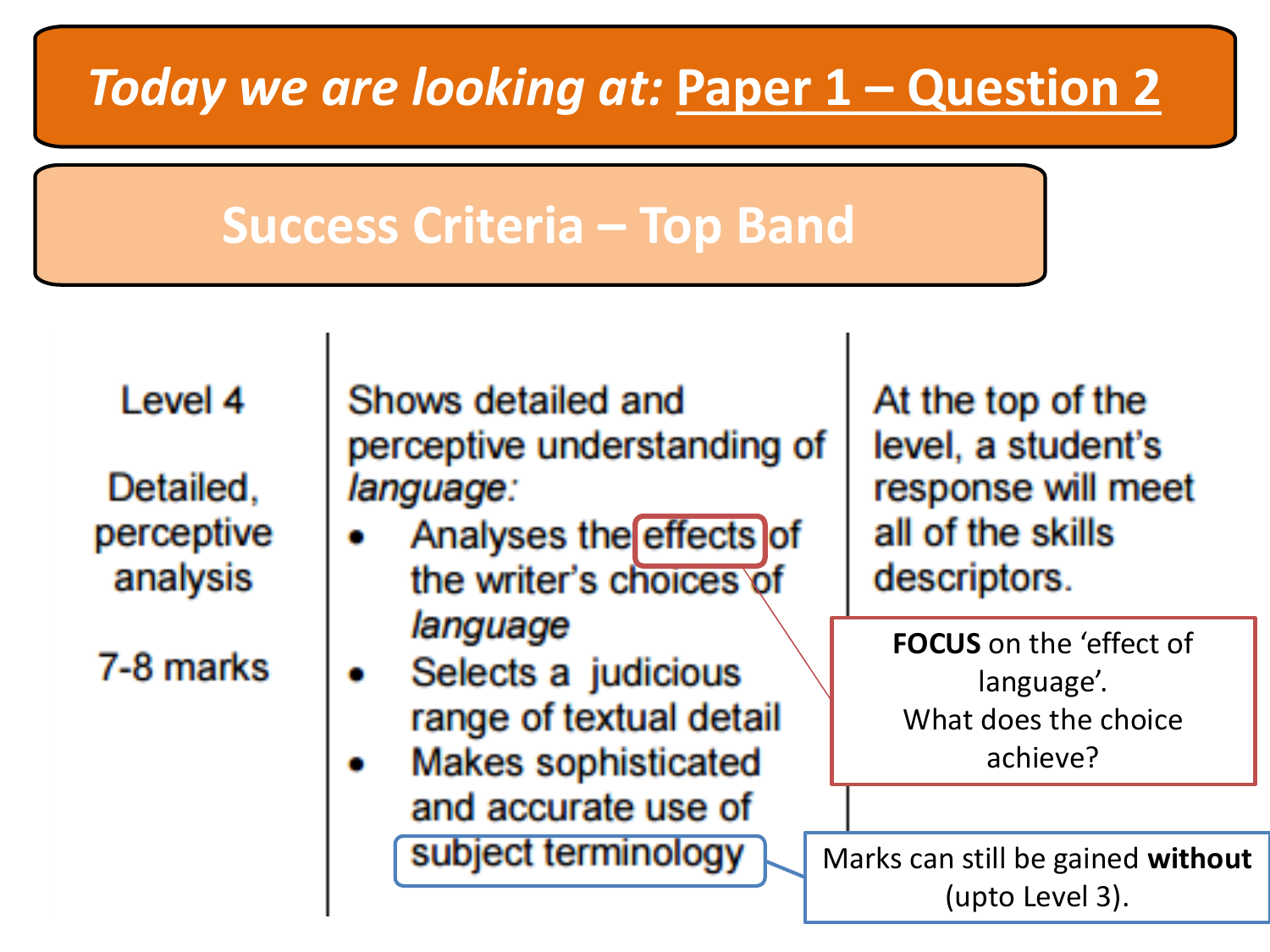# **THE BIGGEST TIPS:**

**1.** Identify **3** examples where language has an effect on the audience.

2. Look to see if these **3** examples are linked at all (theme, word type, effect, pattern etc).

3. Use QU-I-D three times to explain the effect of the language choices you've spotted: **QU – Quote the language example you've chosen. Infer / Interpret what effect the writer is trying to create. Describe how the effect is achieved.**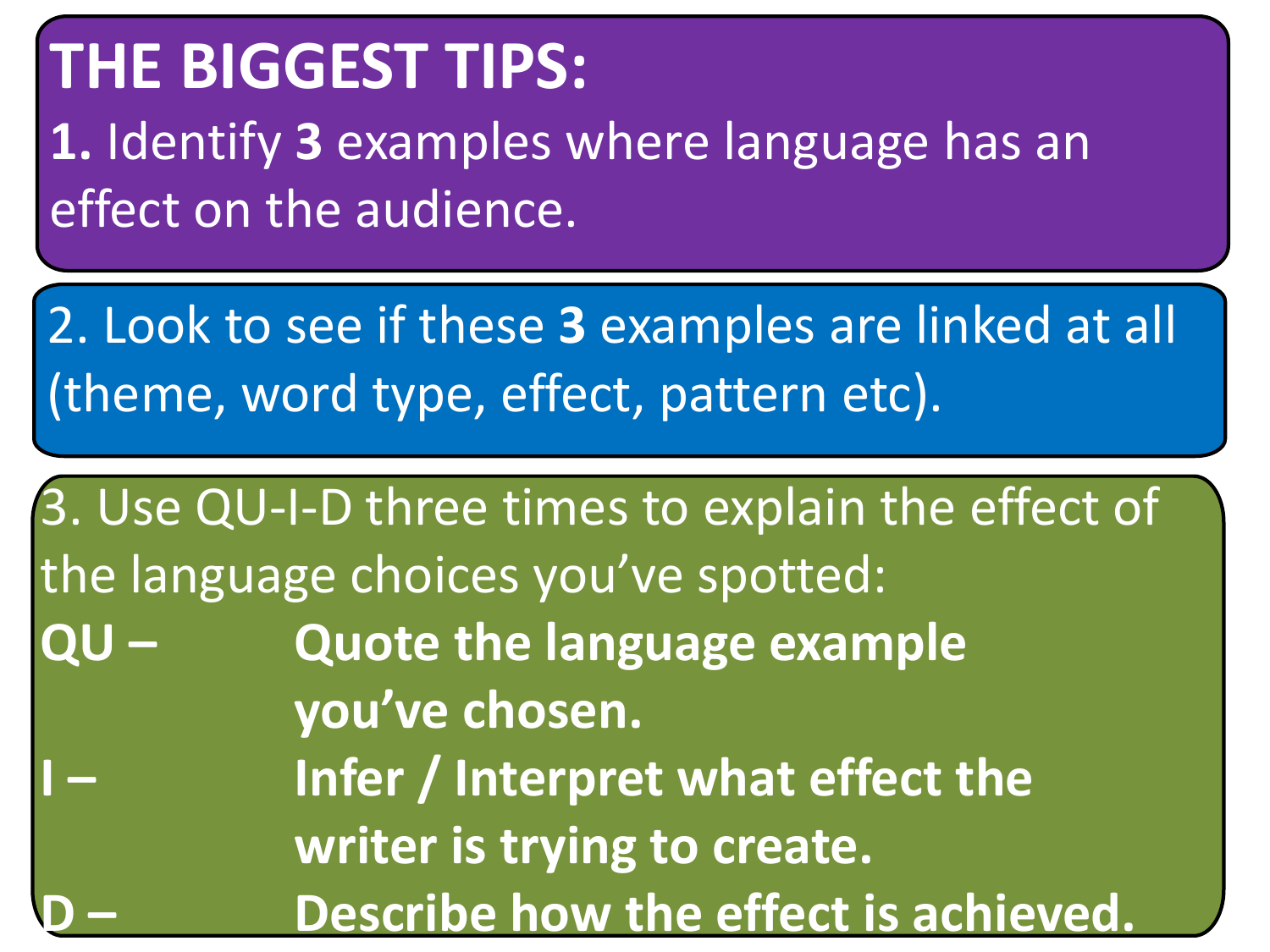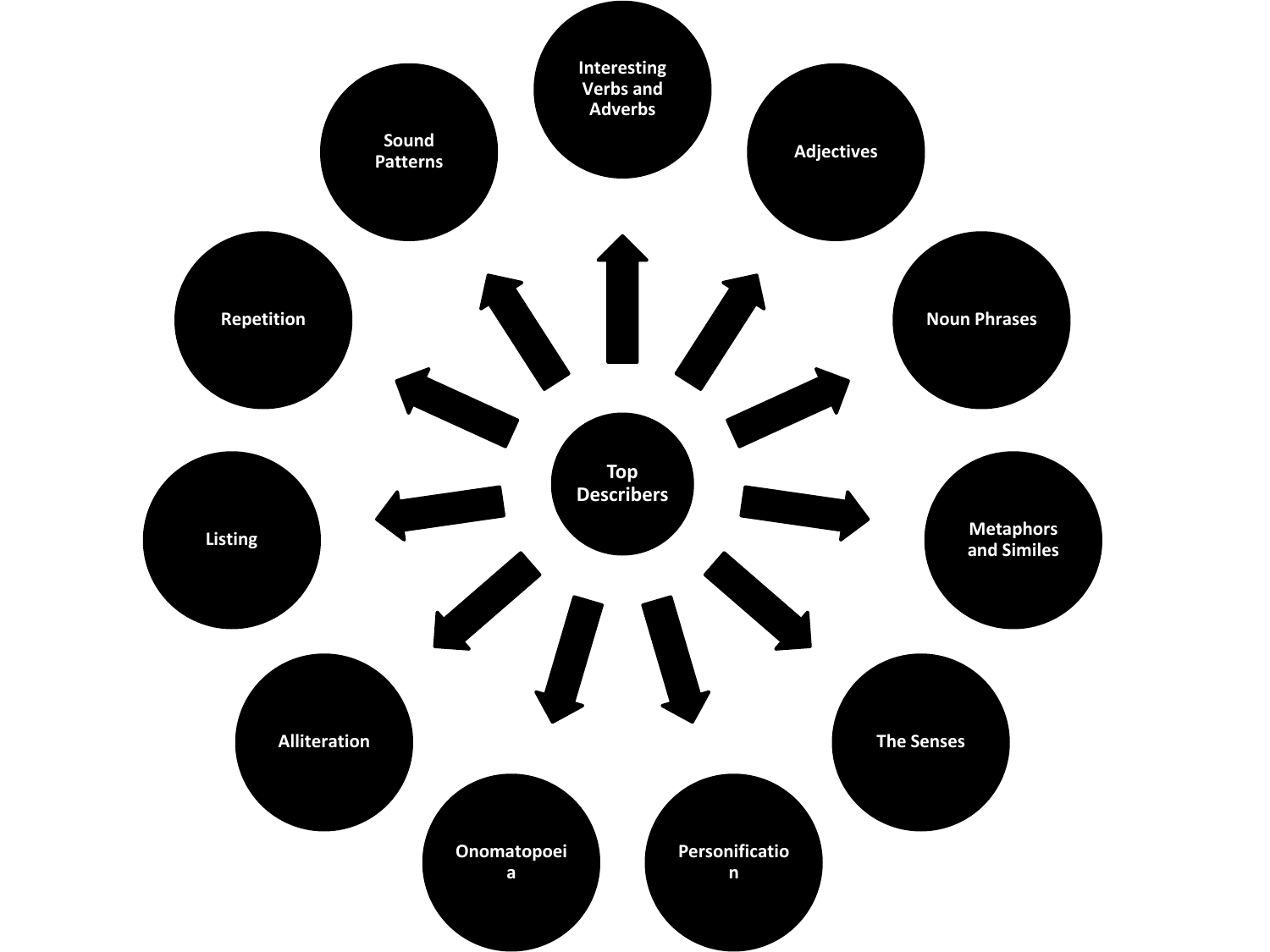# *Let's now look at a REAL question 2 with sources and have a go at responding….*



#### **C.T.S. English Department**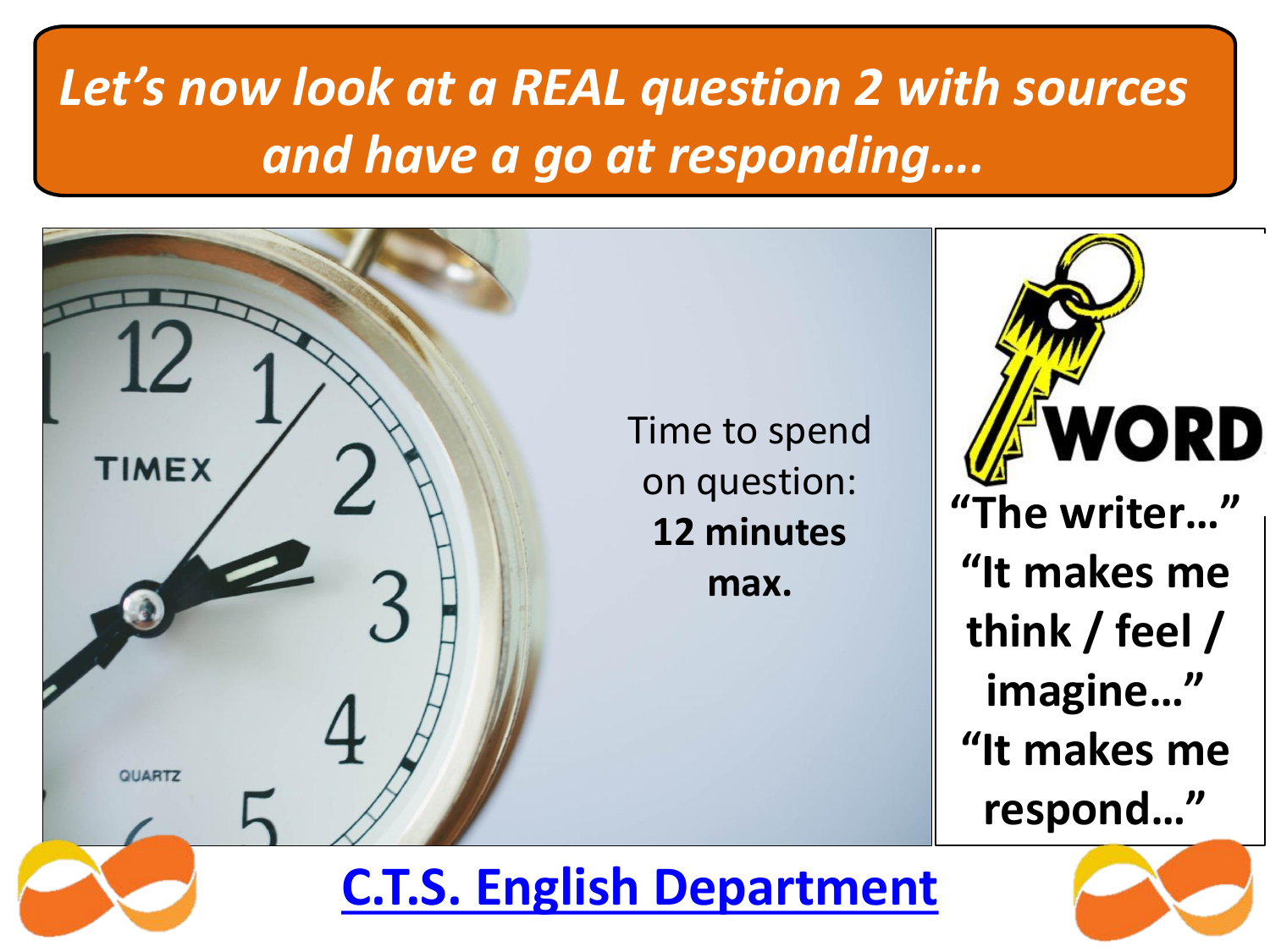## *Today we are looking at:* **Paper 1 – Question 2**

#### **What are the key elements of this quote?**

Q2) How does the writer use language to describe the effects of the weather?

**The driver, muffled in a greatcoat to his ears, bent almost double in his seat in a faint attempt to gain shelter from his own shoulders, while the dispirited horses plodded sullenly to his command, too broken by the wind and the rain to feel the whip that now and again cracked above their heads, while it swung between the numb fingers of the driver.**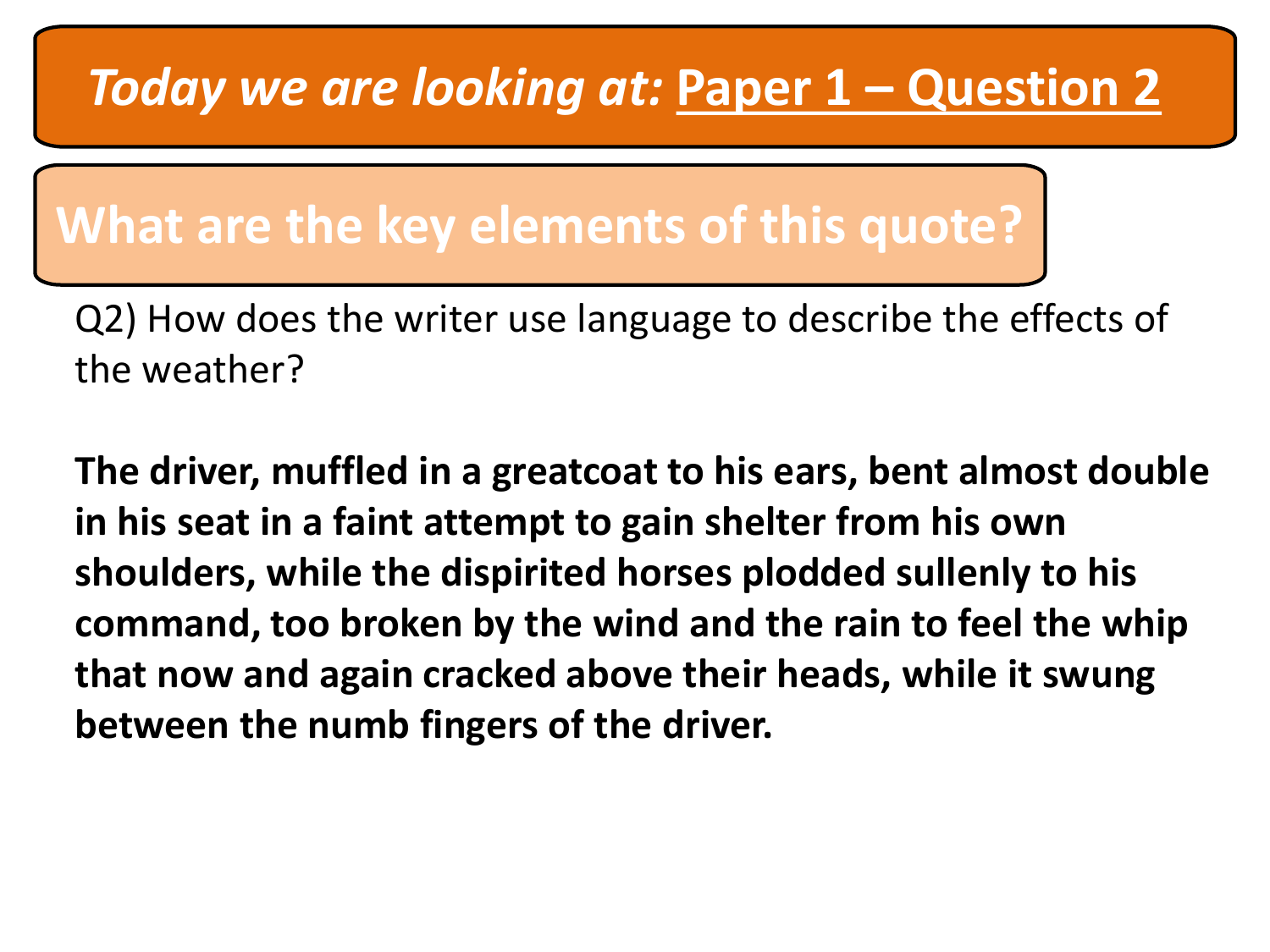The wind came in gusts, at times shaking the coach as it travelled round the bend of the road, and in the exposed places on the high ground it blew with such force that the whole body of the coach trembled and swayed, rocking between the high wheels like a drunken man.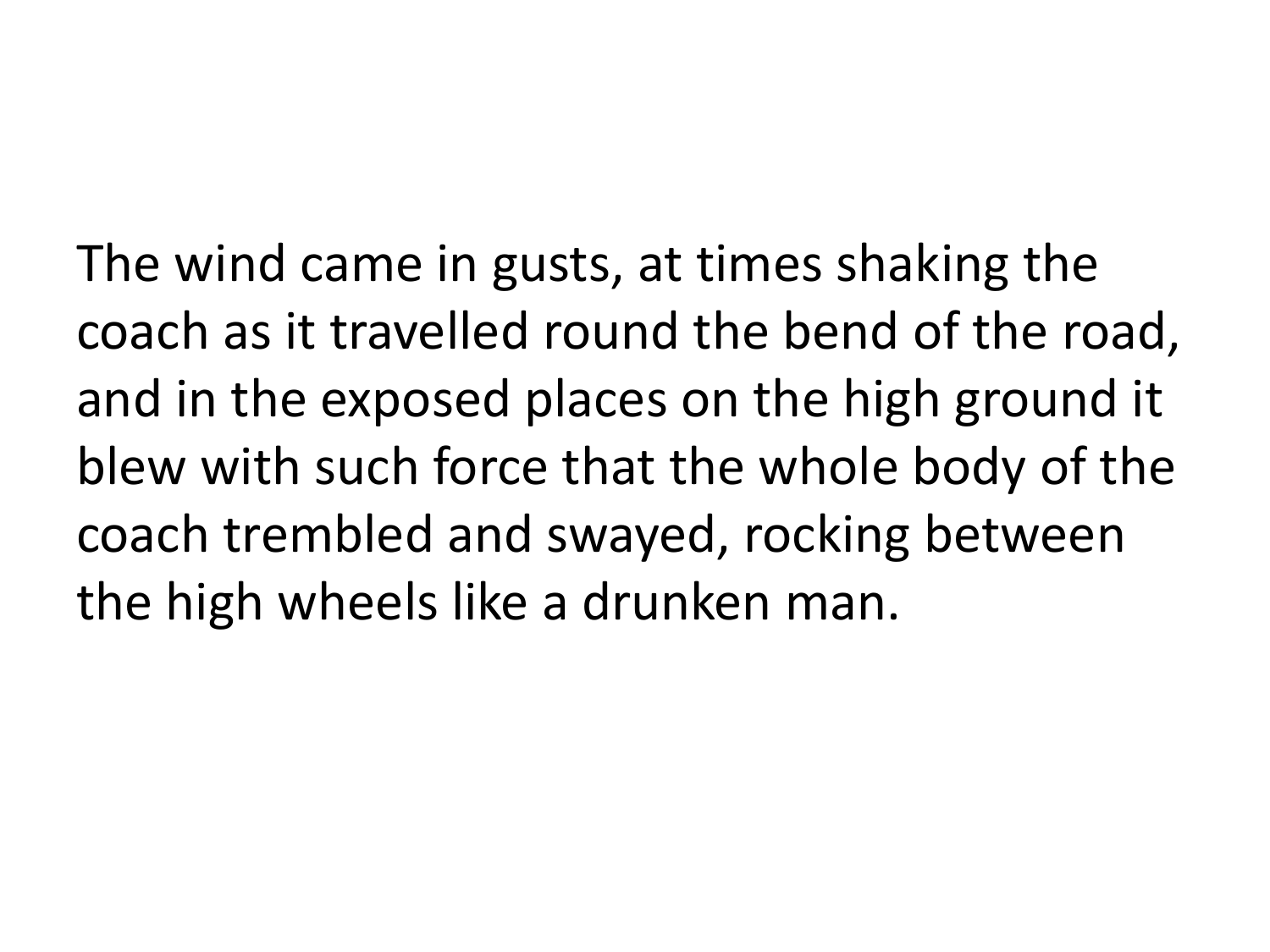The driver, muffled in a greatcoat to his ears, bent almost double in his seat in a faint attempt to gain shelter from his own shoulders, while the dispirited horses plodded sullenly to his command, too broken by the wind and the rain to feel the whip that now and again cracked above their heads, while it swung between the numb fingers of the driver.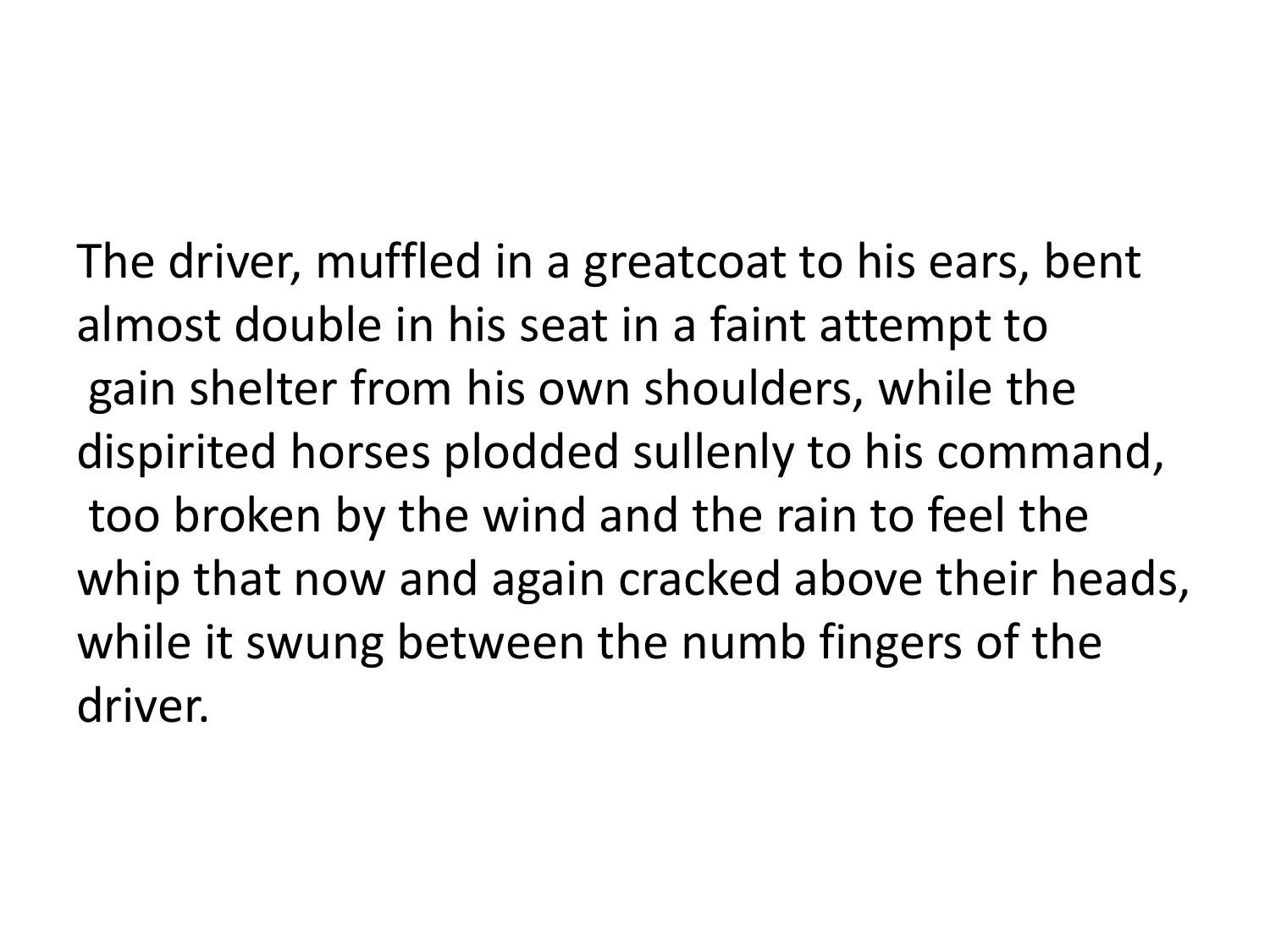The wheels of the coach creaked and groaned as they sank into the ruts on the road, and sometimes they flung up the soft spattered mud against the windows, where it mingled with the constant driving rain, and whatever view there might have been of the countryside was hopelessly obscured.